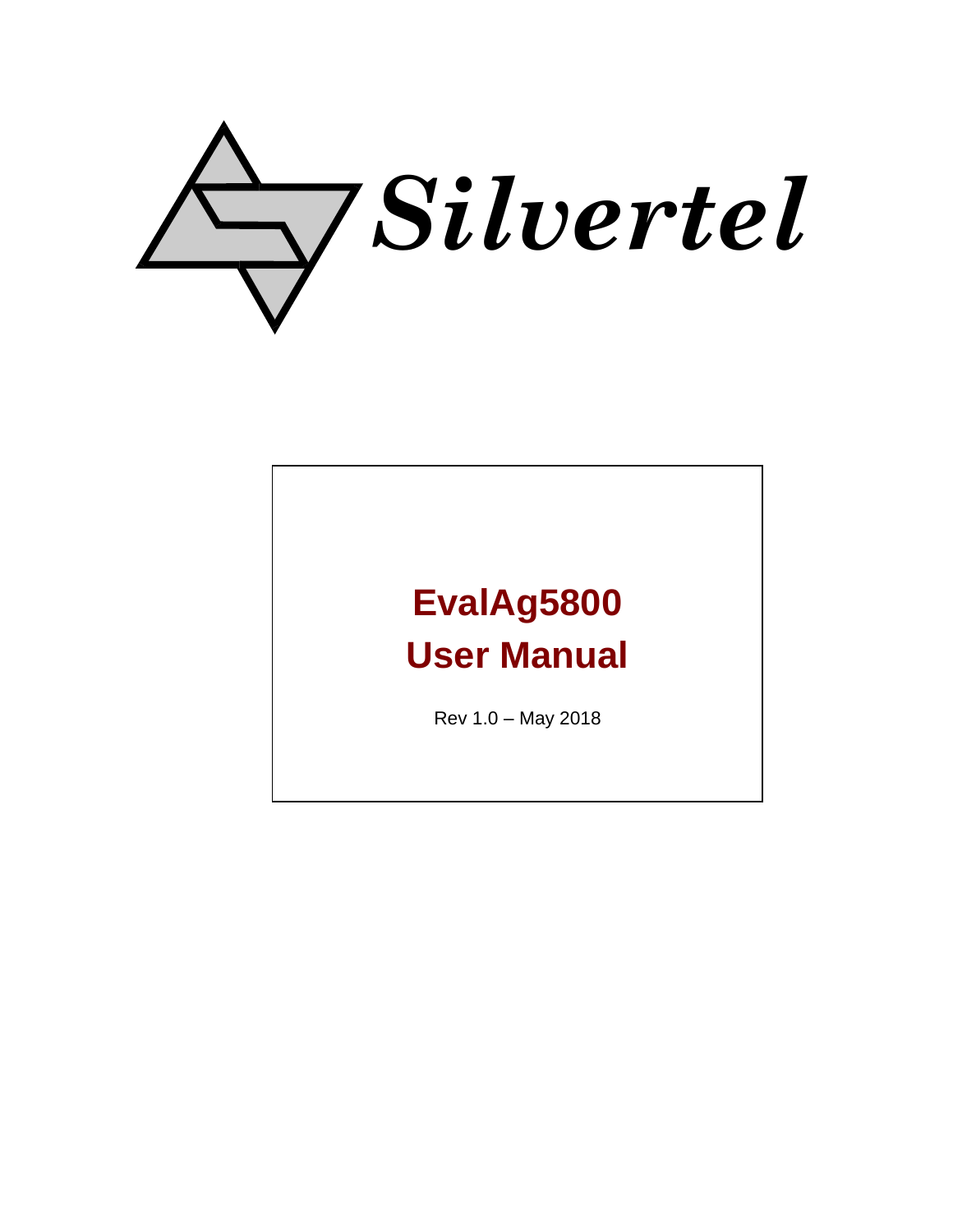# <span id="page-1-0"></span>1 Table of Contents

| 1            | <b>Table of Contents</b>                       |             |
|--------------|------------------------------------------------|-------------|
| $\mathbf{2}$ | <b>Table of Figures</b>                        |             |
| 3            | <b>Kit Contents</b>                            | 2           |
| 4            | <b>Introduction</b>                            | 2           |
|              |                                                |             |
| 5            | <b>Evaluation Board Description for Ag5800</b> | $\mathbf 2$ |
|              | 5.1                                            |             |
|              |                                                |             |
|              |                                                |             |
|              | 5.3.1 Powered from POH PSE                     |             |
|              | 5.3.2 Powered from Phihong 12.5K Signature PSE |             |
|              | 5.3.3 PSE Detect                               |             |
|              |                                                |             |
|              | $5.5^{\circ}$                                  |             |
|              | $5.6^{\circ}$                                  |             |
|              |                                                |             |
| 6            | Set-up                                         | 6           |
|              |                                                |             |
|              | 6.2                                            |             |
|              | 6.3                                            |             |

# <span id="page-1-1"></span>2 Table of Figures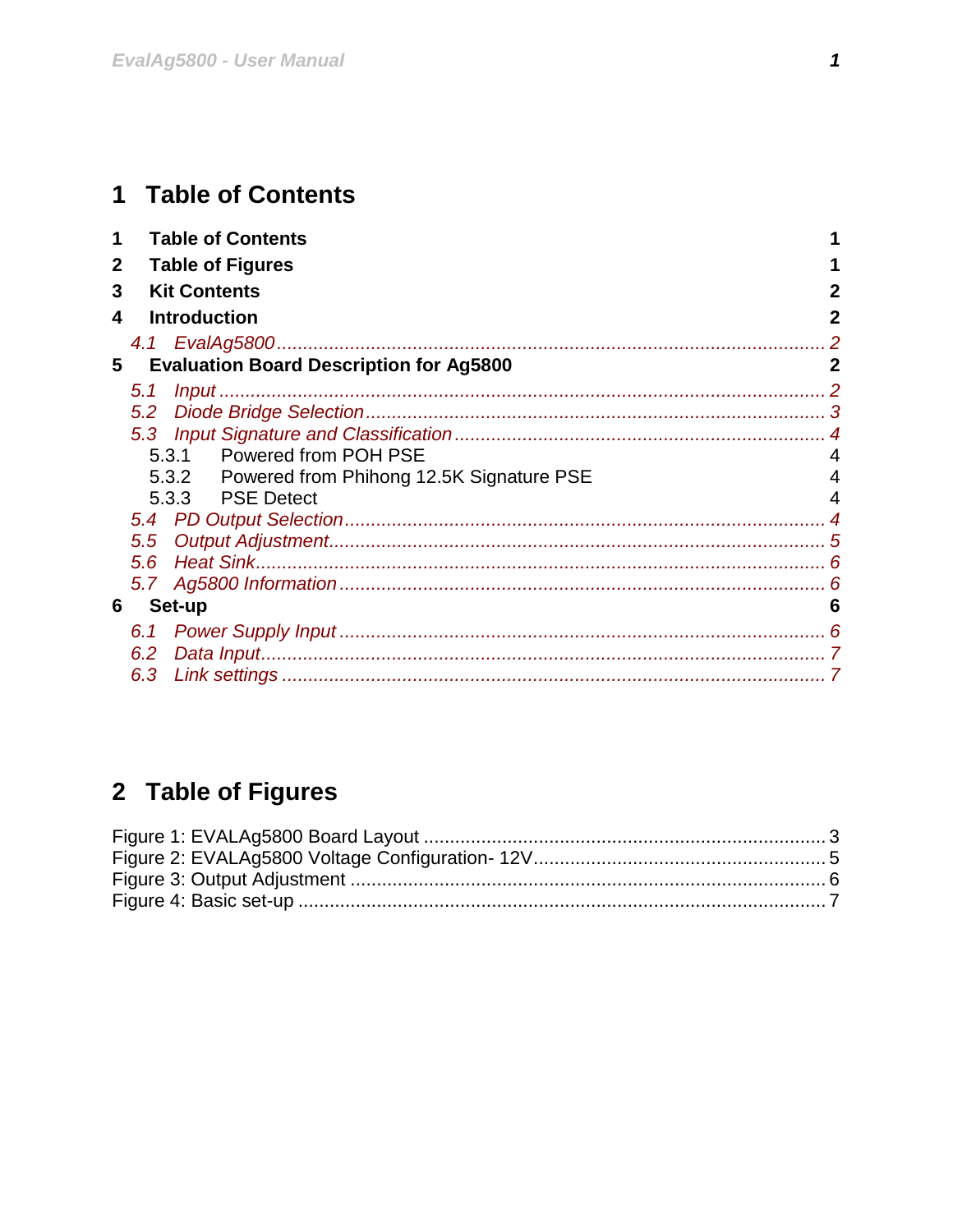# <span id="page-2-0"></span>**3 Kit Contents**

- $\triangleright$  Ag5800 Evaluation Board
- $\triangleright$  Ag5800 PD Module

# <span id="page-2-1"></span>**4 Introduction**

This manual is intended to be a guide to using the "EVALAg5800 evaluation board" with the following Silver Telecom IEEE802.3bt PD module: -

#### Ag5800

The board is designed to handle 10/100/1000/10GBASE-T Ethernet data rates.

# <span id="page-2-2"></span>*4.1 EvalAg5800*

The EVALAG5800 evaluation board is fitted with SilverTel's Ag5800 IEEE802.3bt PD module and can be used to extract power from an IEEE compliant PSE through its RJ45 connector J101.

# <span id="page-2-3"></span>**5 Evaluation Board Description for Ag5800**

# <span id="page-2-4"></span>*5.1 Input*

The EVALAG5800 evaluation board can be powered from the EVALAg6800 evaluation board or any IEEE802.3bt PSE. Data and power input is connected through connector J101 (see Figure 1). Data is passed through the data transformer (T100) to the data output connector J100.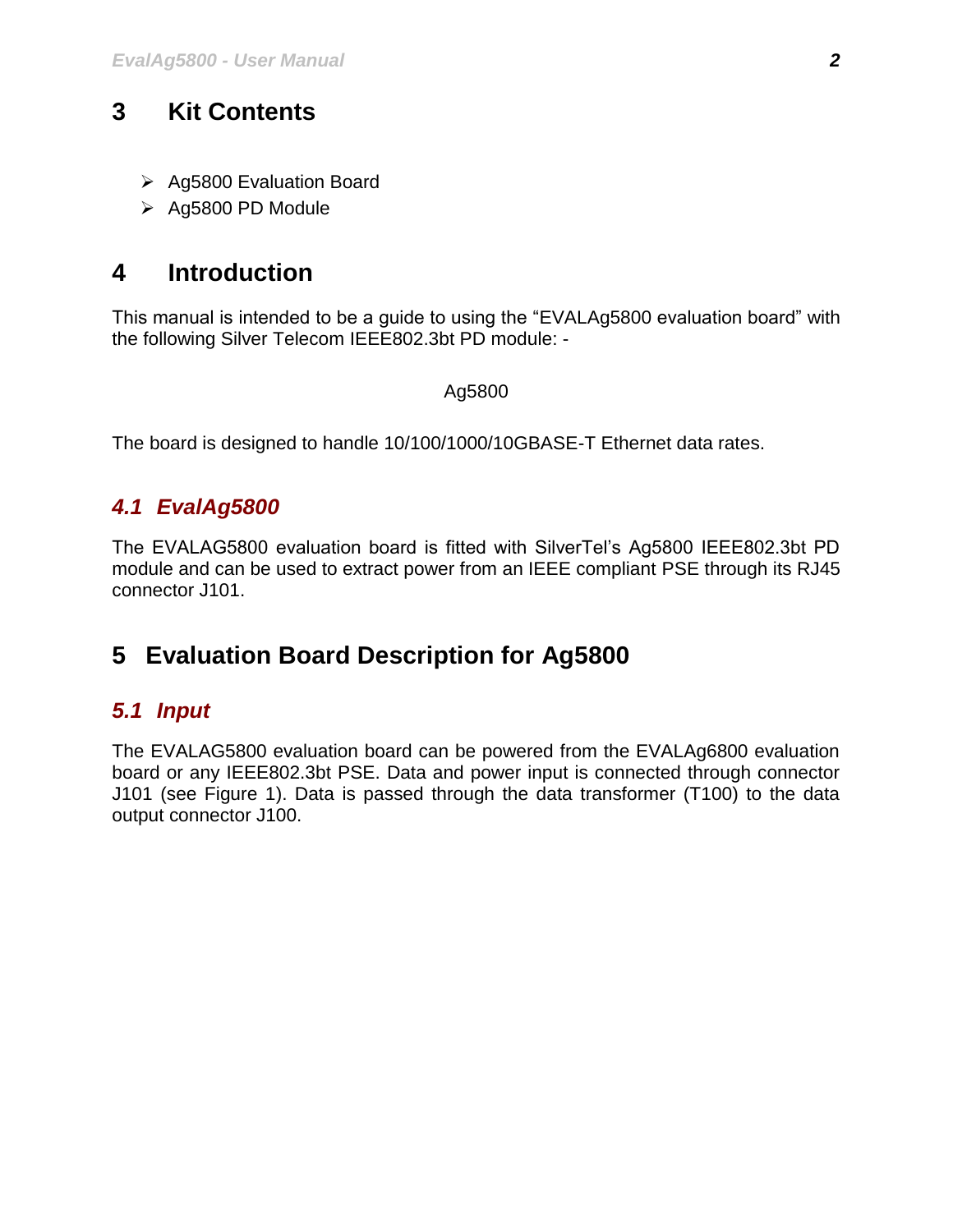

Figure 1: EVALAg5800 Board Layout

<span id="page-3-1"></span>LED 1 indicates that power is being supplied to the Ag5800. This can be disabled by removing the jumper link LK8, removing this link does not affect the power being delivered to the Ag5800.

# <span id="page-3-0"></span>*5.2 Diode Bridge Selection*

The EVALAg5800 on-board diode bridge rectifiers will ensure that the correct input polarity is applied to the Ag5800 by extracting the power from the input center taps of T100 and passing the voltage to the input of the Ag5800.

Due to the amount of power and high currents involved in the IEEE802.3bt standard we would recommend using SMC package Schottky diodes with low reverse leakage current to be used as diode bridges. The EvalAg5800 is fitted with SS36 Schottky diodes configured as a diode bridge.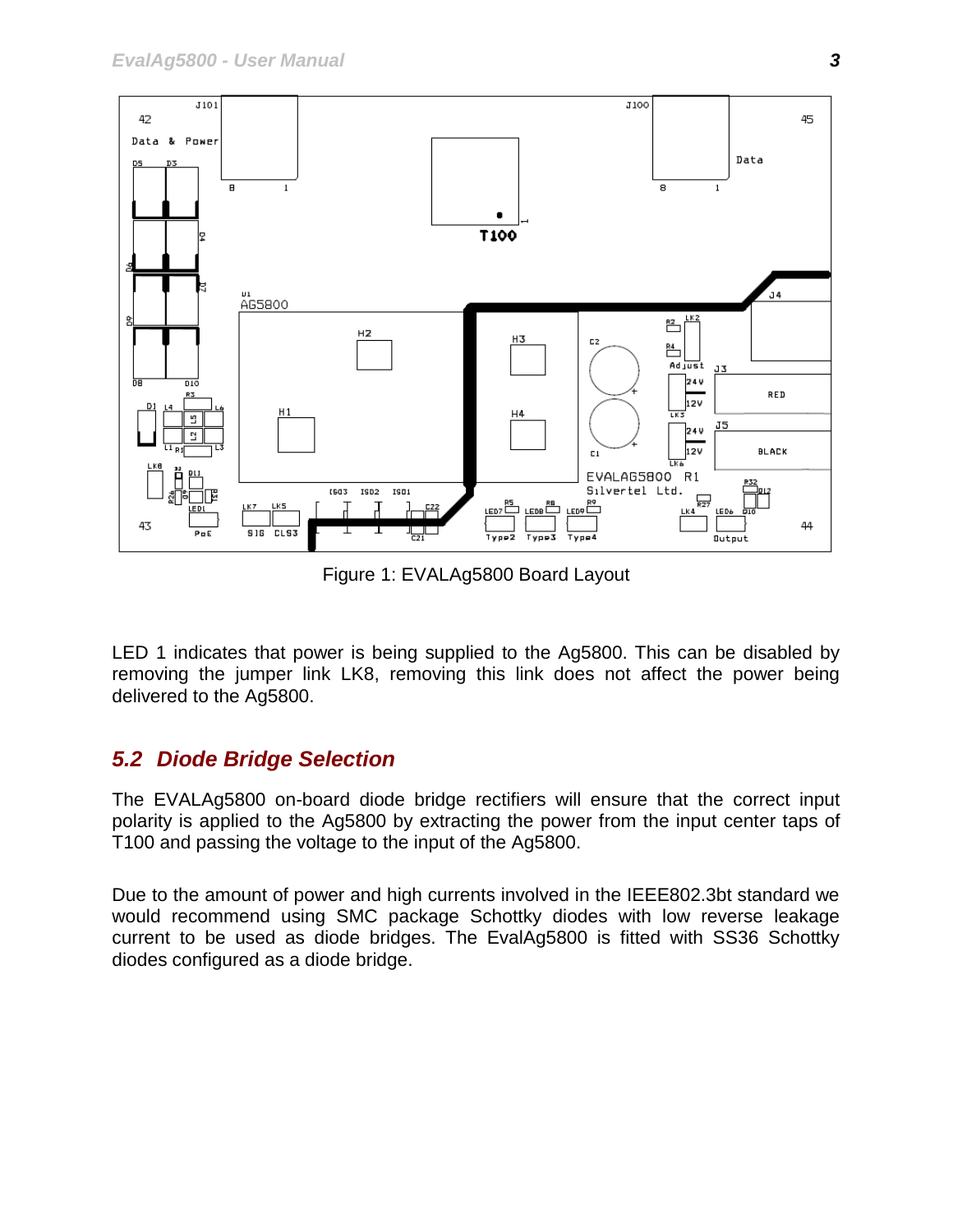# <span id="page-4-0"></span>*5.3 Input Signature and Classification*

The EVALAg5800 board will automatically direct the power from J101 to the Ag5800's input.

The Ag5800 provides a 25K signature required to be powered from an IEEE compliant PSE. The EvalAg5800 has been designed to be powered from an IEEE802.3bt PSE such as SilverTel's Ag6800 PSE module. However the Ag5800 has also provisions for being powered from Legacy PSE's such as PoH or Phihongs 12.5K signature PSE.

#### <span id="page-4-1"></span>**5.3.1 Powered from POH PSE**

If the EvalAg5800 is connected to a PoH (Power Over HDBaseT) PSE then by fitting a link to LK5 will alter the classification that the Ag5800 displays allowing the PSE to send the full amount of power to the Ag5800.

#### <span id="page-4-2"></span>**5.3.2 Powered from Phihong 12.5K Signature PSE**

The Ag5800 is designed to work with Legacy PSE's such as Phihongs POE80U/POE60U PSE. By fitting LK7 it will connect the SA1 and SA2 signature adjustment pins altering the Ag5800 signature to 12.5K.

For all other PSE's these pins should be left unconnected.

#### <span id="page-4-3"></span>**5.3.3 PSE Detect**

When the EVALAG5800 board is connected to a compliant IEEE PSE the Ag5800 will detect the Type of PSE and the on board LED's will illuminate accordingly:

For example if an IEEE802.3at (PoE+) compliant PSE such as a Phihong POE36U-1AT-R is connected via J101 the PSE will detect Class 4 and output 2-Event classification pulses. In turn the Ag5800 detects these pulses and activates the Type 2 detect output. This output is connected to an opto-isolator to cross the isolation barrier and LED 7 will be illuminated.

When the EVALAG5800 board is connected to an IEEE802.3bt Type 3 compliant PSE, the Ag5800 activates the Type 3 detect output and LED 8 will be illuminated.

When the EVALAG5800 board is connected to an IEEE802.3bt Type 4 compliant PSE, the Ag5800 activates the Type 4 detect output and LED 9 will be illuminated.

# <span id="page-4-4"></span>*5.4 PD Output Selection*

Before using the EVALAg5800 evaluation board, it is important to setup the output configuration for the correct output voltage.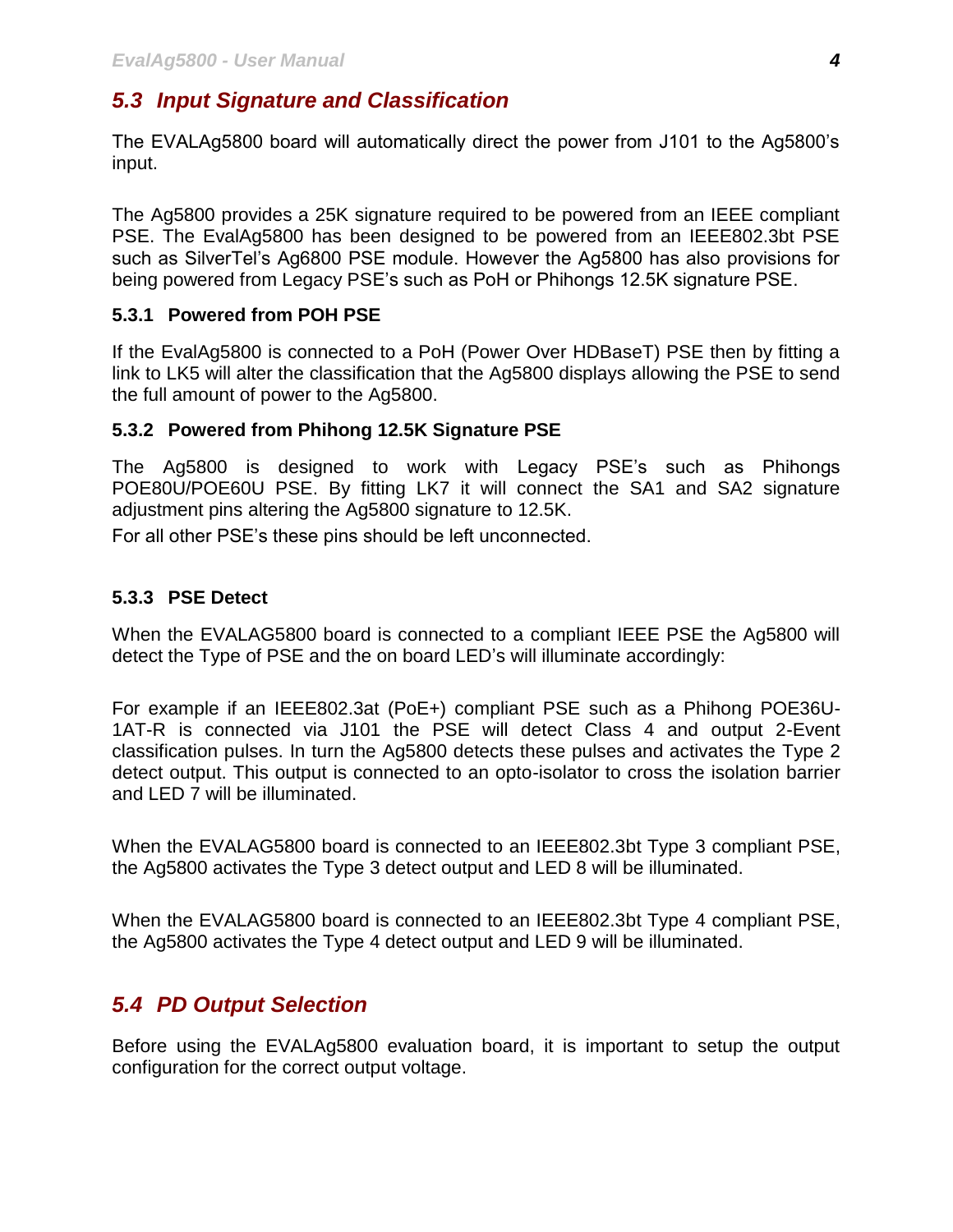The Ag5800 has two DC outputs that must be connected in parallel or in series. The outputs cannot be run independently so the EVALAg5800 board has copper pads, LK3 and LK6, which should be soldered appropriately for the selected voltage variant required.

For parallel configuration (12V output) the bottom two pads of LK3 and bottom two pads of LK6 should be soldered together respectively (position "12V") as shown in Figure 2 - VOUT1 connected to VOUT 2 and 0V 1 connected to 0V 2.

For series outputs both pads must be in position "24V" shorting the top pads of LK3 and top pads of LK6 respectively – VOUT 1 connected to 0V 2.

The DC10 connector J4 delivers a nominal 12V when the outputs are in parallel or 24V when the outputs are in series.

The output power from the Ag5800 is supplied to the connectors J3 to J5 (see Figure1), where J3 provides the positive output and J5 provides the 0V return path.



LED6 will be illuminated when the Ag5800 module outputs 12V or 24Vdc.

Figure 2: EVALAg5800 Voltage Configuration- 12V

# <span id="page-5-1"></span><span id="page-5-0"></span>*5.5 Output Adjustment*

The Ag5800 has an ADJ pin, which allows the output voltage to be increased or decreased from its nominal value.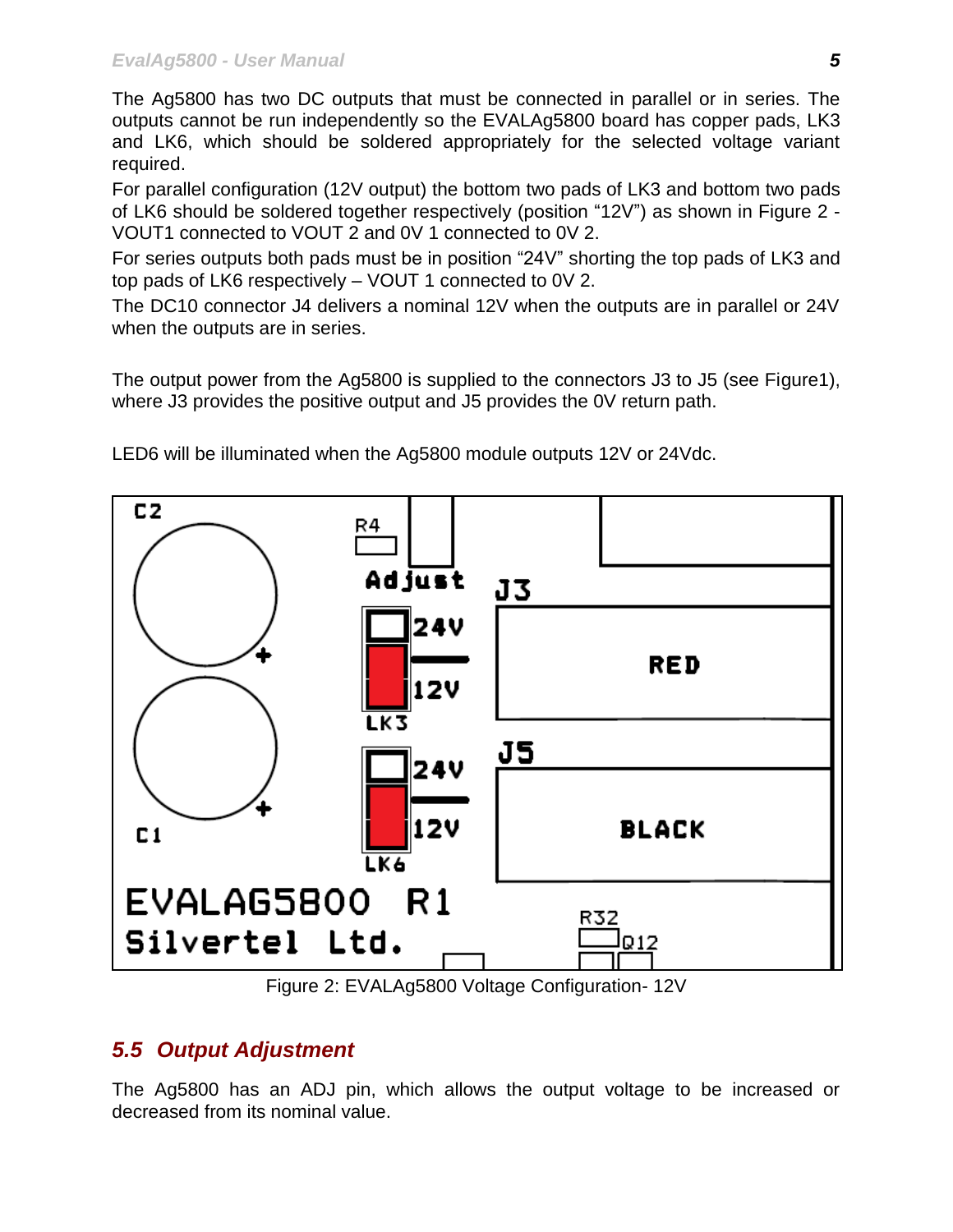LK2 is connected to the ADJ pin for the PD module to either increase or decrease the ouput voltage. When configured in 12V and the link is connected to the top and middle pins (R2), the Ag5800 output voltage will be decreased to ~10.5V. When the link LK2 is connected to the bottom and middle pins (R4), then the Ag5800 output voltage will be increased to ~15V. Figure 3: Output Adjustment shows how the ADJ pin is connected.



Figure 3: Output Adjustment

# <span id="page-6-4"></span><span id="page-6-0"></span>*5.6 Heat Sink*

As the Ag5800 is a 100W power supply, thermal management is essential and is designed to be used with a heat-sink at all times to distribute the heat away from the board so the board can run at full operation.

A suggested heat-sink is shown in Section 10 of the Ag5800 datasheet.

# <span id="page-6-1"></span>*5.7 Ag5800 Information*

Full operating conditions and feature set can be found in the Ag5800 product datasheet, available from [www.silvertel.com.](http://www.silvertel.com/)

# <span id="page-6-2"></span>**6 Set-up**

# <span id="page-6-3"></span>*6.1 Power Supply Input*

Figure 4 shows the basic set up using SilverTel's EVALAG6800 evaluation board along with the EVALAG5800 evaluation board with a power supply input to JP1.